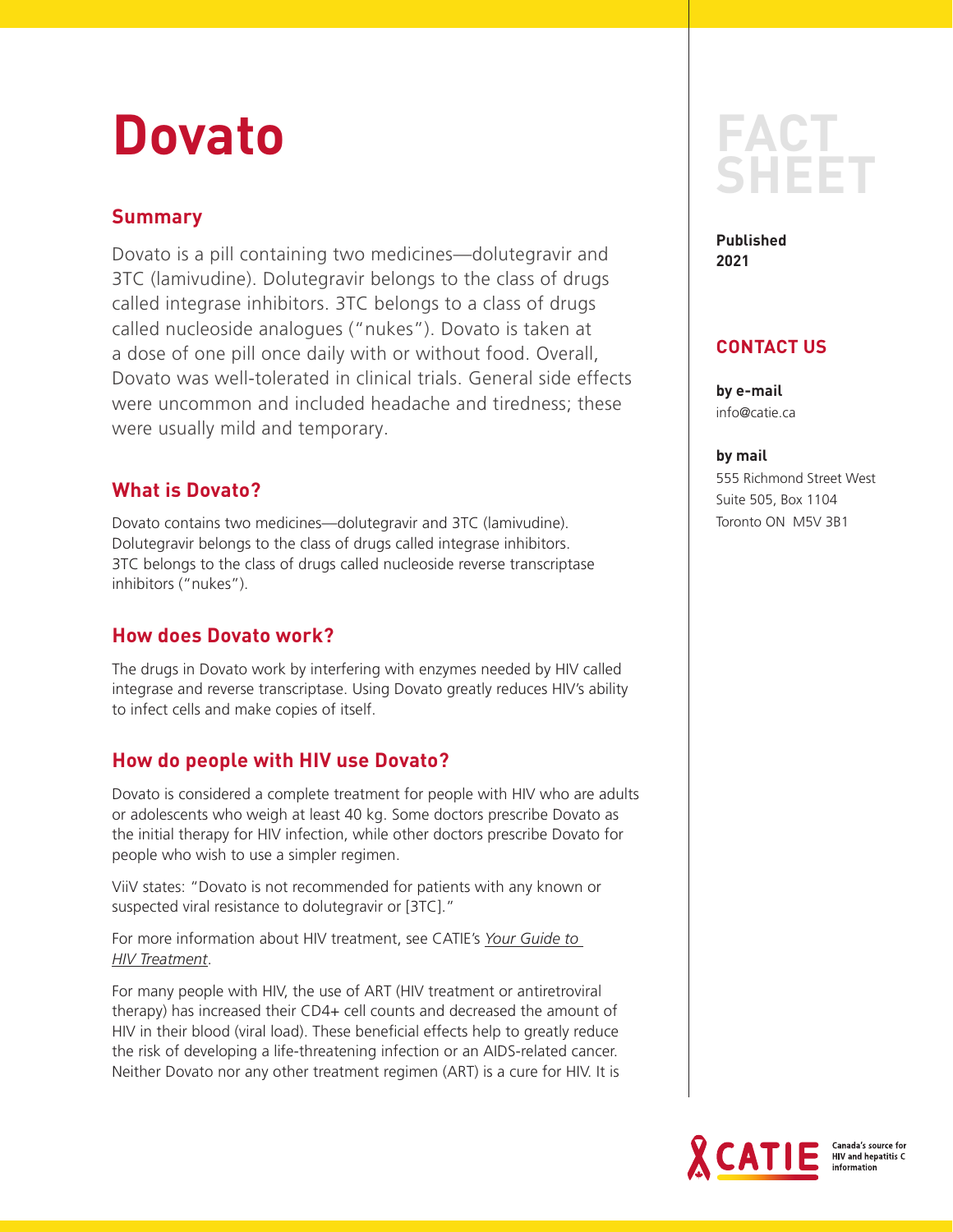therefore important that you see your doctor for checkups and lab tests on a regular basis.

Evidence shows that HIV-positive people who are on ART, engaged in care, and have an ongoing undetectable viral load are substantially less likely to transmit HIV to others, be it through sex, when sharing equipment to use drugs or during pregnancy and birth. In fact, the evidence for sexual transmission shows that people on ART who maintain an undetectable viral load do not pass HIV to their sexual partners. For further information see the CATIE fact sheet HIV treatment and an undetectable viral load to prevent HIV transmission. However, it is still a good idea to use condoms because they can reduce your risk for getting and passing on other sexually transmitted infections.

## **Warnings**

#### **Pregnancy**

In May 2018, regulatory agencies, including Health Canada, the U.S. Food and Drug Administration and the European Medicines Agency, issued cautionary statements because dolutegravir was associated with an apparent increased risk of birth defects in a clinical trial in the southern African country of Botswana. Specifically, HIVpositive women who used dolutegravir at the time of conception appeared to have a small but increased risk of giving birth to infants with a type of birth defect called a neural tube defect. This risk was greater than seen when women used other anti-HIV treatments.

However, long-term data have not found an increased risk of birth defects associated with the use of dolutegravir-containing regimens outside of Botswana, including other African countries and in Canada. Furthermore, the number of children born with such birth defects in Botswana to women who used dolutegravir was limited. Also, over the course of several years in the same study, among women who used dolutegravir at the time of conception, the risk of giving birth to an infant with a birth defect fell.

The good news is that the latest data from Botswana indicate the level of birth defects in infants born to women who use dolutegravir at the time of conception is now very low and similar to that seen in women who use other anti-HIV drugs at the time of conception.

If you are taking Dovato and are pregnant or want to have a baby, let your doctor know.

#### **Anxiety and depression**

Although not common in clinical trials, a small proportion of people (less than 2%) who took dolutegravir-containing medicines developed depression, negative thoughts, anxiety and in some cases, thoughts of self-harm. Some people who had suicidal thoughts attempted suicide.

Anxiety and depression are relatively common in HIV-positive people (regardless of whether they are on treatment or the type of treatment that they take). If you are taking Dovato and think that you may have developed anxiety or depression, speak to your doctor right away. Your doctor can help determine if you have anxiety or depression and if there is any relationship between them and the medicines that you are taking.

Symptoms of anxiety and depression can include the following:

- becoming easily upset or angry
- feeling fearful
- excessive worry
- difficulty falling asleep or staying asleep, or waking up prematurely
- unexpected feelings of sadness
- recurrent nightmares
- prolonged feelings of sadness or anger
- feeling hopeless
- loss of pleasure in everyday activities
- unexpectedly feeling tired or experiencing a lack of energy
- strange thoughts

If you have any of these feelings, contact your doctor or nurse right away.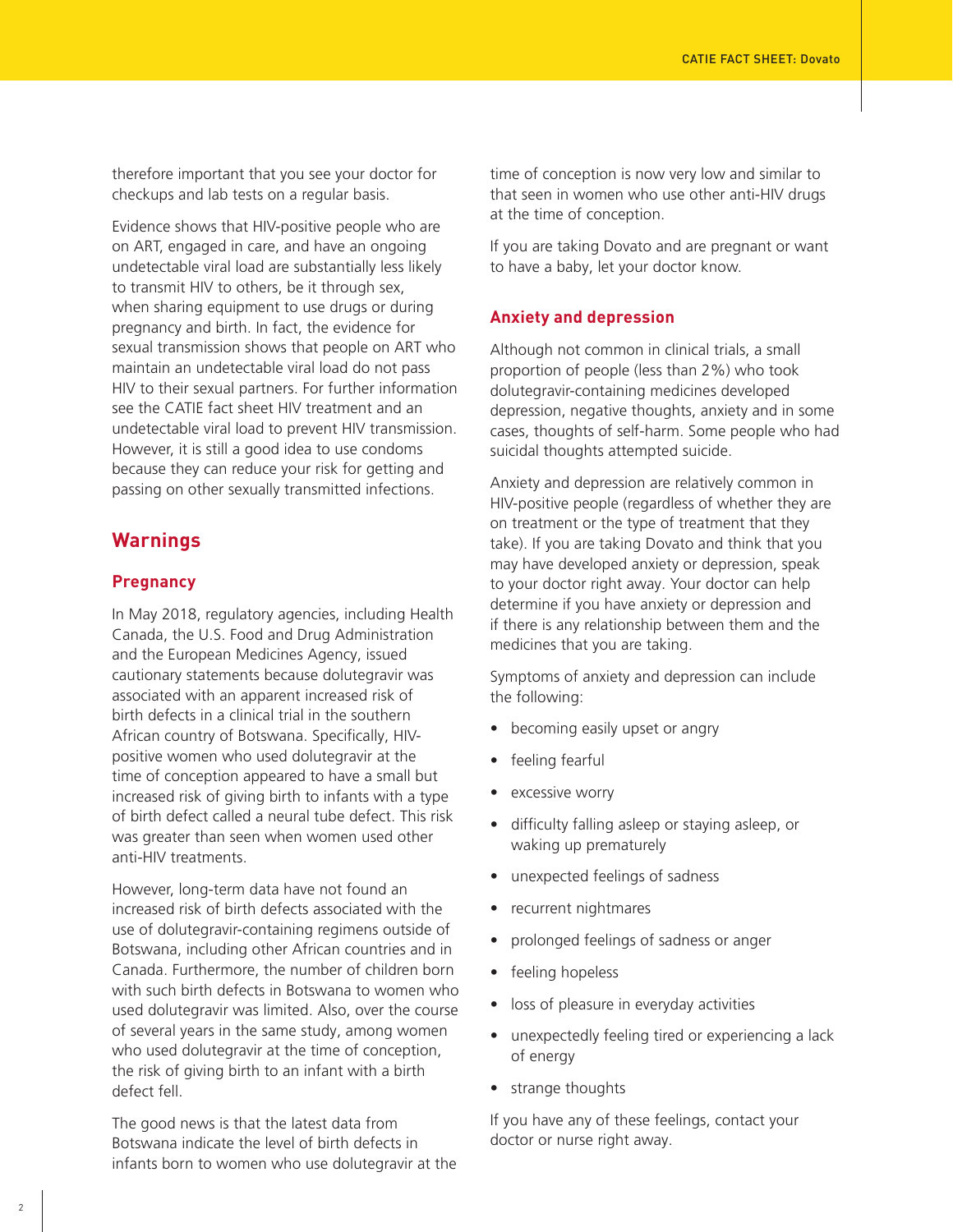If you have thoughts of harming yourself or others, dial 911 right away.

#### **Liver health**

There have been cases of liver injury occurring in some people who have used dolutegravircontaining regimens. The reason for liver injury in these cases is not known because none of the people affected had any obvious underlying liver condition or infection.

Some people with HIV are also co-infected with hepatitis B virus (HBV). This virus infects the liver and injures this organ. If you have HBV, speak to your doctor about treatment options. Dovato contains 3TC. This latter drug has activity against HBV. If you stop taking Dovato your HBV may get worse. If you want to stop taking Dovato and have HBV, speak to your doctor about your options to keep HBV under control.

#### **Age**

Dovato has not been tested in people younger than 18 years. Dovato has also not been tested in large numbers of people who are 65 years or older so its effectiveness and safety in these populations is not known.

## **Side effects**

#### **General**

In clinical trials, Dovato was well tolerated, generally safe and effective. However, as with any treatment, there were side effects but these were uncommon, generally mild and temporary and included the following:

- headache
- nausea
- tiredness

Note that the HIV-positive people who are typically enrolled in pivotal clinical trials of HIV treatments, including Dovato, are generally young and healthy. Once a drug is approved and more widely available, it gets used by populations who are

not usually in pivotal clinical trials. These people may be older and may have other health issues such as cardiovascular disease, liver injury, kidney injury, type 2 diabetes, anxiety, depression, and substance use—that require medications or that cause symptoms. As a result, their experience of side effects may be different from those reported in pivotal clinical trials.

#### **The kidneys**

The kidneys filter the blood, put waste materials into urine and reabsorb nutrients and other useful materials back into the blood. Dovato contains dolutegravir and this drug can interfere with the ability of the kidneys to release the waste product creatinine into urine. Therefore, a small but persistent increase of creatinine levels in the blood is generally seen in dolutegravir users. This small increase is not considered harmful. Furthermore, this effect on creatinine does not appear to affect the ability of the kidneys to filter other substances. Such an effect on creatinine is also seen with the anti-ulcer drug cimetidine (Tagamet) and with the boosting agent cobicistat (found in Genvoya and Stribild) and with the integrase inhibitor bictegravir (in Biktarvy).

ViiV recommends that Dovato should not be used in people who have a creatine clearance less than 50 mL per minute.

#### **Weight gain**

Research suggests that some people with the following features or characteristics tend to gain weight when on ART (including dolutegravircontaining regimens):

- women
- people of African, Black or Caribbean descent
- people whose CD4+ cell count fell below the 200 cell/mm<sup>3</sup> level at some point in the past.

However, some HIV-positive people without these features can also gain weight while on dolutegravircontaining regimens. The cause of increased weight in HIV-positive people is not always clear because studies suggest that HIV-negative people of the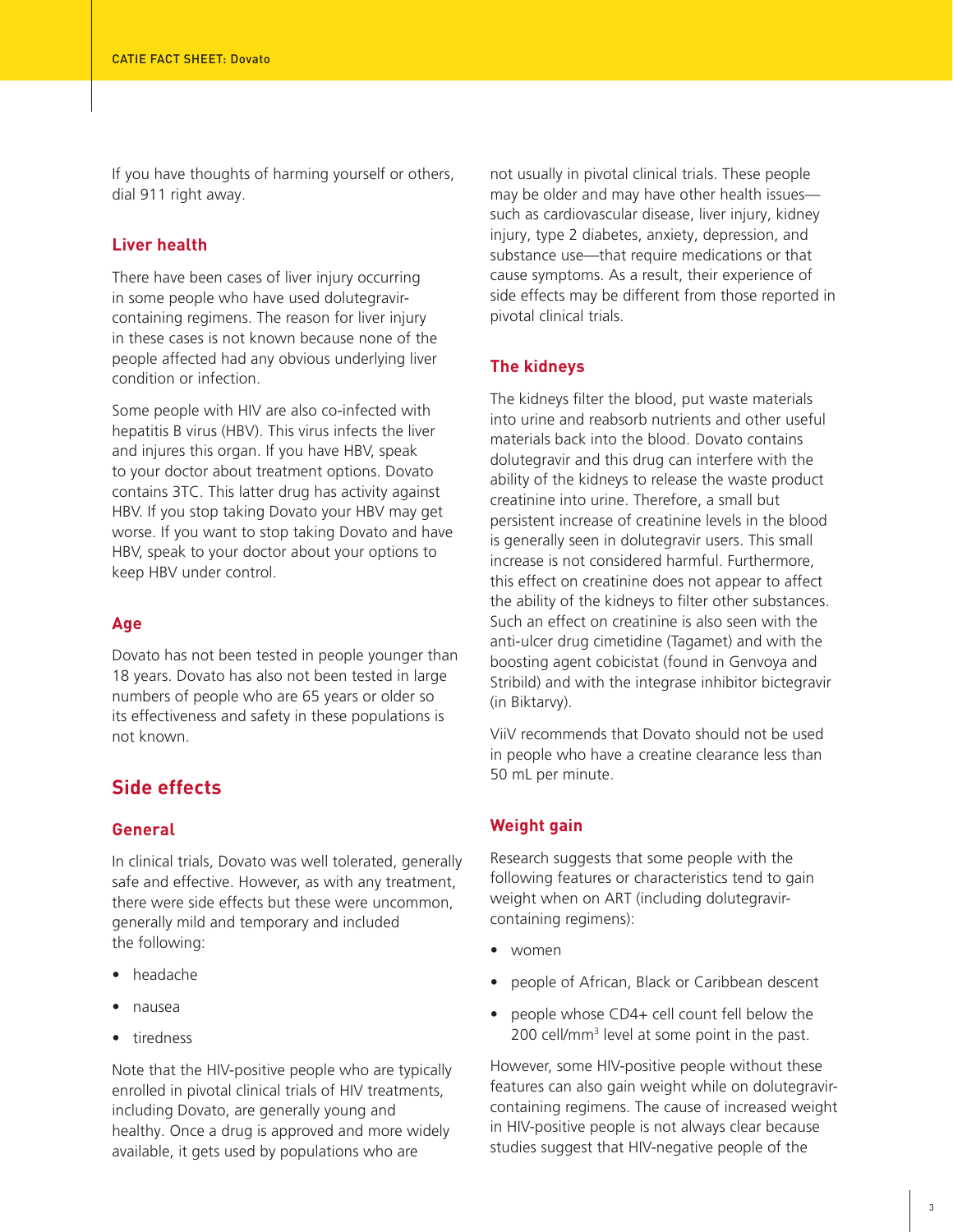same age and gender are also generally gaining weight even though they are not taking ART.

An increase of one or two kilograms in weight over the course of one year is normal when initiating ART. However, should you gain more than this amount of weight, speak to your nurse or doctor so that your weight gain can be assessed. Doctors and nurses also take into account a person's waist size and/or body mass index (BMI) – this is a number derived by dividing their height by the square of their weight. If your nurse or doctor has found that your BMI is increasing and is outside what is considered healthy then they will investigate possible causes for an increase in weight.

There may be one or more reasons that your BMI is increasing, including the following:

*Physical activity* – Are you getting enough daily physical activity, including walking and climbing stairs? If not, can you begin a program of exercise? Speak to your nurse or doctor about what kind of exercise is right for you.

*Sleeping problems* – Rest and sleep quality are sometimes overlooked aspects of health. A large observational study in HIV-negative people found that people who have sleeping problems tend to gain weight. If you are unexpectedly gaining weight, speak to your doctor or nurse to rule out any sleep problems.

*Emotional and mental health* – Are there factors in your life that can affect how you respond to stressful events? For instance, when stressed, some people eat more fat and carbohydrate-rich foods as a source of comfort. Repeated engagement in excessive intake of carbohydrates and fatty foods can lead to weight gain over time. Depression can affect appetite—some people gain weight, others lose weight. If you notice weight gain along with changes in your mood, speak to your doctor or nurse.

#### Metabolic conditions, hormones and arthritis

Some conditions and life-stages are associated with weight gain, including the following:

- diabetes
- problems with the thyroid gland and its hormones
- being post-menopausal
- arthritis

#### Diet

Not everyone follows a diet that is informed by dietary guidelines. If you have access to subsidized dietary counselling (sometimes this is provided in large hospitals and clinics), you may benefit from consulting a registered dietitian. Registered dietitians can assess the quality and quantity of meals, and if necessary, provide helpful advice about making healthy changes.

#### Substance use

Alcohol contains calories. Is excess consumption of alcohol an issue for you? Excess consumption of alcoholic beverages could suggest unaddressed mental health and emotional issues.

#### Prescription medicines

Some prescription medicines (for conditions other than HIV) have the potential to cause changes in weight, particularly increased weight. It can be useful to speak to a pharmacist about all the medicines that you are taking to see if any are associated with changes in weight. You can then discuss any medicines that your pharmacist has identified with your doctor.

#### Bear in mind

While this list covers some potential causes of weight gain in HIV-positive people, it is not exhaustive.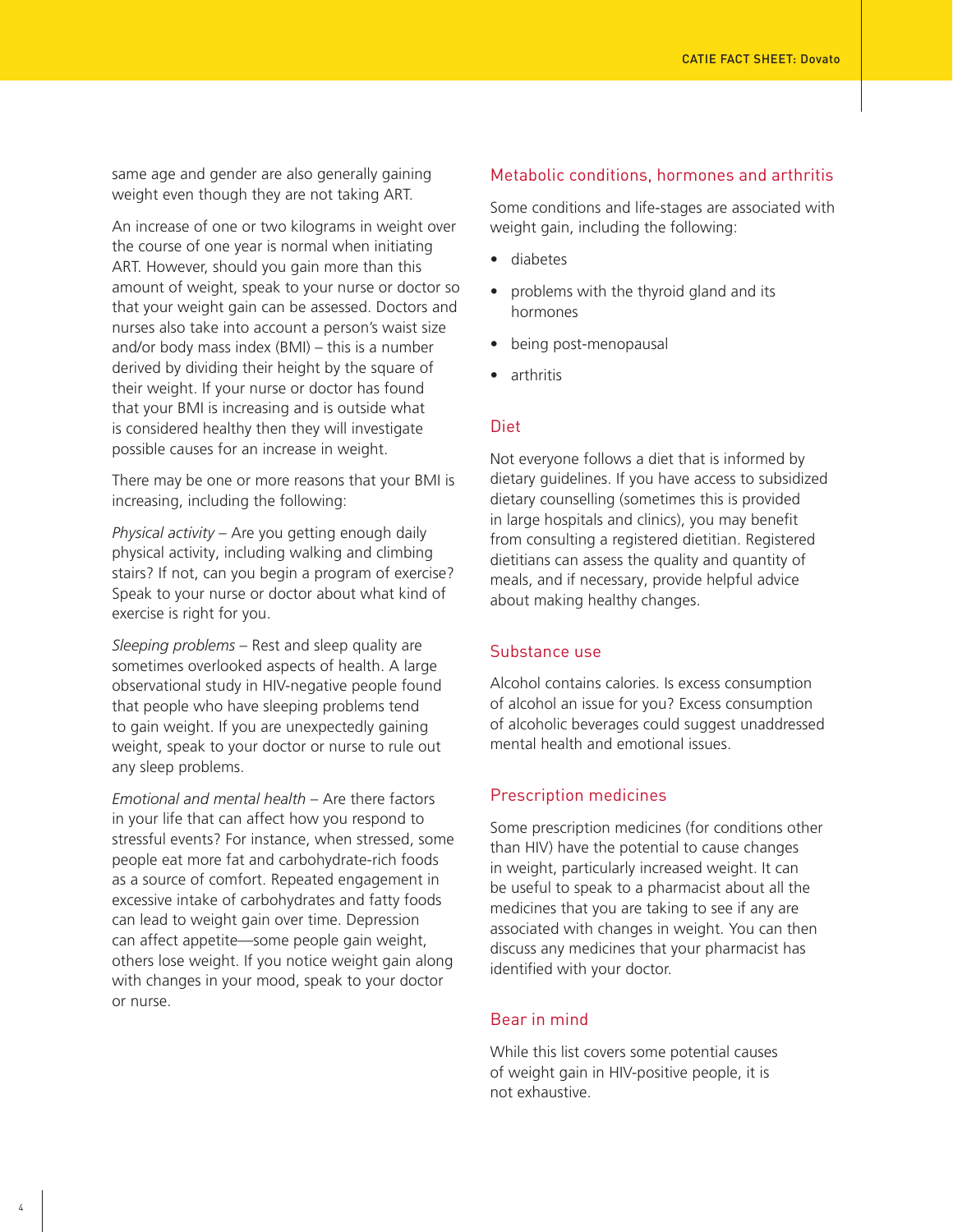#### **Uncommon symptoms**

The following symptoms were uncommon in clinical trials, affecting less than 2% of dolutegravir users; it is not clear if these symptoms were caused by dolutegravir, the underlying disease process or something else:

- lack of energy
- nausea
- vomiting
- muscle soreness
- decreased appetite
- feeling sleepy during the daytime

#### **Drug interactions**

Some drugs (including prescribed and over-thecounter), herbs and supplements can interfere with the absorption and/or effectiveness of Dovato. Such interference is called a drug interaction. Some drugs can reduce the levels of the medicines in Dovato in your blood. This can make Dovato less effective and lead to treatment failure, reducing your future treatment options. Other drugs can raise the levels of medicines in Dovato in your blood, resulting in enhanced side effects or new side effects. Therefore, it is important to disclose to your doctor and pharmacist all the supplements, drugs, and herbs you are taking.

This factsheet is not comprehensive and only lists some of the potential and actual drug interactions with Dovato. Speak to your pharmacist to find out more about drug interactions with Dovato.

#### **Not to be used**

ViiV recommends that the following drugs should not be used by people taking Dovato:

- for treatment of abnormal heart rhythms dofetilide (Tikosyn)
- antibiotics rifampin
- potassium channel blockers fampridine (dalfampridine)

#### **Acid-reducing agents, laxatives, metal supplements and buffered medicines**

Dovato should be taken at least 2 hours before or 6 hours after taking these medicines. Examples of acid-reducing agents include:

- Alka-Seltzer
- Gaviscon (tablets and syrup)
- Maalox (liquid and tablets)
- Milk of Magnesia
- Pepto-Bismol and Pepto Bismol Childen's
- Rolaids
- Tums
- Zantac (ranitidine), Tagamet (cimetidine)

ViiV recommends that people who take calcium (for reasons other than stomach acid reduction) and/or iron supplements or multivitamins (which can contain calcium and iron) can take these supplements at the same time with Dovato so long as they take them with a meal. Alternatively, ViiV states that Dovato "should be taken two hours before or six hours after taking supplements containing calcium and/or iron."

#### **Anti-seizure drugs**

Drugs such as carbamazepine, oxcarbazepine, phenobarbital and phenytoin can reduce the level of dolutegravir in your body. However, some people must use one of these drugs to help reduce their risk for seizures. In such cases, ViiV recommends that "an additional 50 mg dose of [dolutegravir, sold as Tivicay] should be taken, separated by 12 hours from [when you take Dovato]."

#### **Hypericin and hyperforin (see St. John's wort)**

#### **Metformin**

The drug metformin is commonly used to help manage blood sugar levels. Dolutegravir, in Dovato, can raise levels of metformin in the body; this can cause loose stools or diarrhea. Your doctor may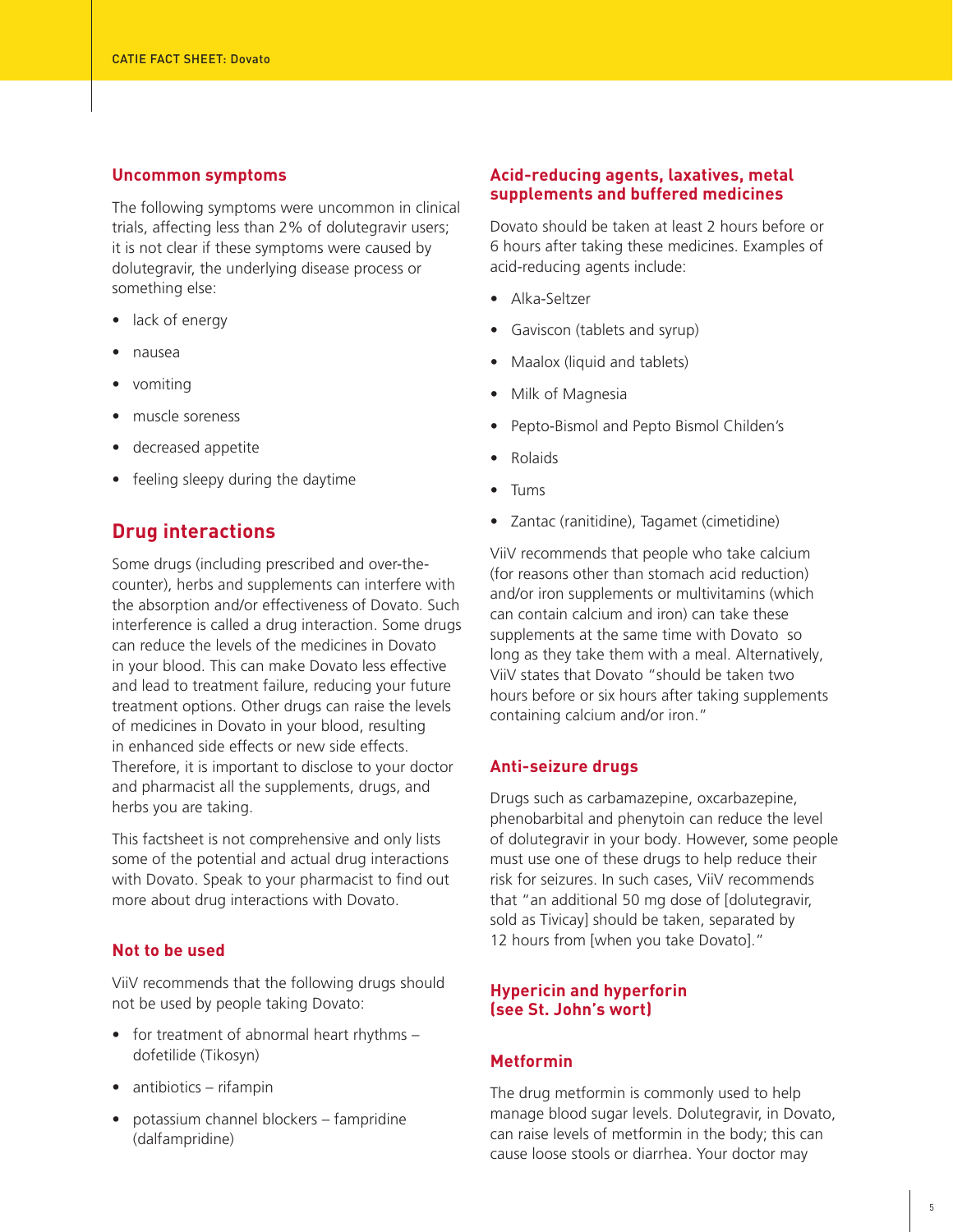need to reduce your dose of metformin if you are also taking Dovato.

#### **Sorbitol**

Sorbitol can reduce levels of 3TC in your body. ViiV states that "whenever possible, avoid chronic [use of] sorbitol-containing medicines with Dovato. Consider more frequent monitoring of HIV-1 viral load when chronic [use of sorbitol] cannot be avoided by people taking Dovato."

#### **St. John's wort (contains hypericin and hyperforin)**

In general, this herb and its extracts (hypericine, hyperforin) can interfere with many medicines. It may significantly reduce the amount of dolutegravir in your body. If you do take this herb (or its extracts) ViiV recommends that doctors consider prescribing an additional 50 mg dose of dolutegravir "separated by 12 hours from [when you take Dovato]."

#### **Resistance and cross-resistance**

Over time, as new copies of HIV are made in the body, the virus changes its structure. These changes, called mutations, can cause HIV to resist the effects of anti-HIV drugs, which means those drugs will no longer work for you.

To reduce the risk of developing drug resistance, all anti-HIV drugs should be taken every day exactly as prescribed and directed. If doses are delayed, missed or not taken as prescribed, the level of dolutegravir and rilpivirine in the blood may fall too low. If this happens, the HIV in your body can become resistant to the medication. If you find you are having problems taking your medications as directed, speak to your doctor, nurse or pharmacist about this. They can find ways to help you.

When HIV becomes resistant to one drug in a class, it sometimes becomes resistant to other drugs in that class. This is called cross-resistance. Feel free to talk with your doctor about your current and future treatment options. To help you decide what these future options might be, at some point your doctor

can have a small sample of your blood analyzed to test for resistance.

#### **Dosage**

Dovato is supplied as white film-coated tablets. Each tablet contains 50 mg of dolutegravir and 300 mg of 3TC. Dovato is taken once daily with or without a meal.

If you forget to take a dose, ViiV recommends that "you take Dovato as soon as you remember. If your next dose is due within 4 hours, skip the dose that you missed and take the next one at the usual time. Don't take a double dose to make up for the missed dose."

#### **Availability**

Dovato is licensed in Canada. Your doctor or pharmacist can tell you more about the availability and coverage of dolutegravir in your region. CATIE's online module *Federal, Provincial and Territorial Drug Access Programs* also contains information about Canadian drug coverage.

#### **References**

1. ViiV Healthcare. Dovato—dolutegravir and lamivudine tablets. Product Monograph. 29 September, 2020.

**Author(s): Hosein SR**